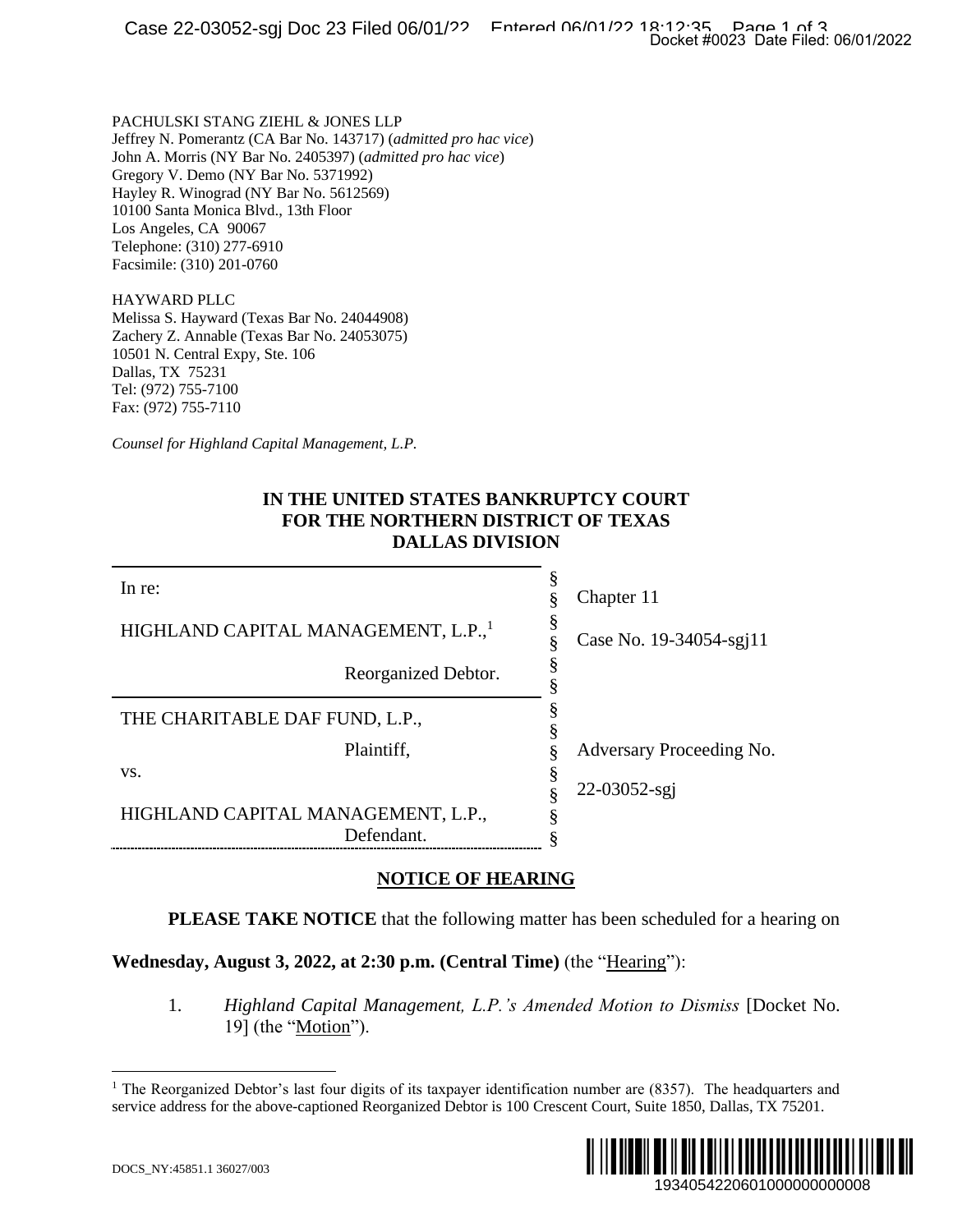The Hearing on the Motion will be held via WebEx videoconference before The Honorable Stacey G.C. Jernigan, United States Bankruptcy Judge. The WebEx video participation/attendance link for the Hearing is: https://us-courts.webex.com/meet/jerniga.

A copy of the WebEx Hearing Instructions for the Hearing is attached hereto as Exhibit A; alternatively, the WebEx Hearing Instructions for the Hearing may be obtained from Judge Jernigan's hearing/calendar site at: https://www.txnb.uscourts.gov/judges-info/hearingdates/judgejernigans-hearing-dates.

[*Remainder of Page Intentionally Blank*]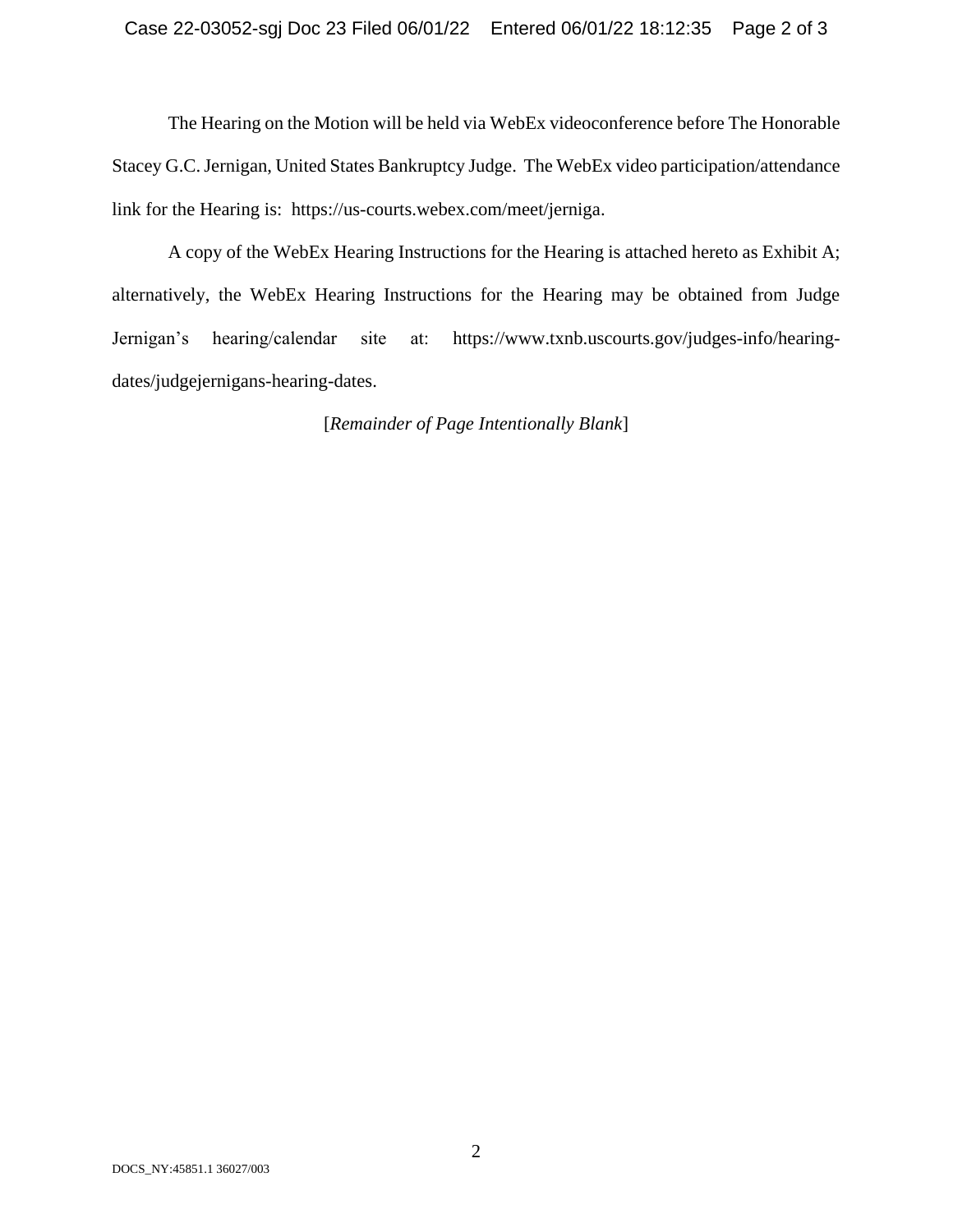#### Dated: June 1, 2022. **PACHULSKI STANG ZIEHL & JONES LLP**

Jeffrey N. Pomerantz (CA Bar No. 143717) John A. Morris (NY Bar No. 266326) Gregory V. Demo (NY Bar No. 5371992) Hayley R. Winograd (NY Bar No. 5612569) 10100 Santa Monica Blvd., 13th Floor Los Angeles, CA 90067 Telephone: (310) 277-6910 Facsimile: (310) 201-0760 Email: jpomerantz@pszjlaw.com jmorris@pszjlaw.com gdemo@pszjlaw.com hwinograd@pszjlaw.com

-and-

### **HAYWARD PLLC**

*/s/ Melissa S. Hayward* Melissa S. Hayward Texas Bar No. 24044908 MHayward@HaywardFirm.com Zachery Z. Annable Texas Bar No. 24053075 ZAnnable@HaywardFirm.com 10501 N. Central Expy, Ste. 106 Dallas, Texas 75231 Tel./Fax: (972) 755-7100

*Counsel for Highland Capital Management, L.P.*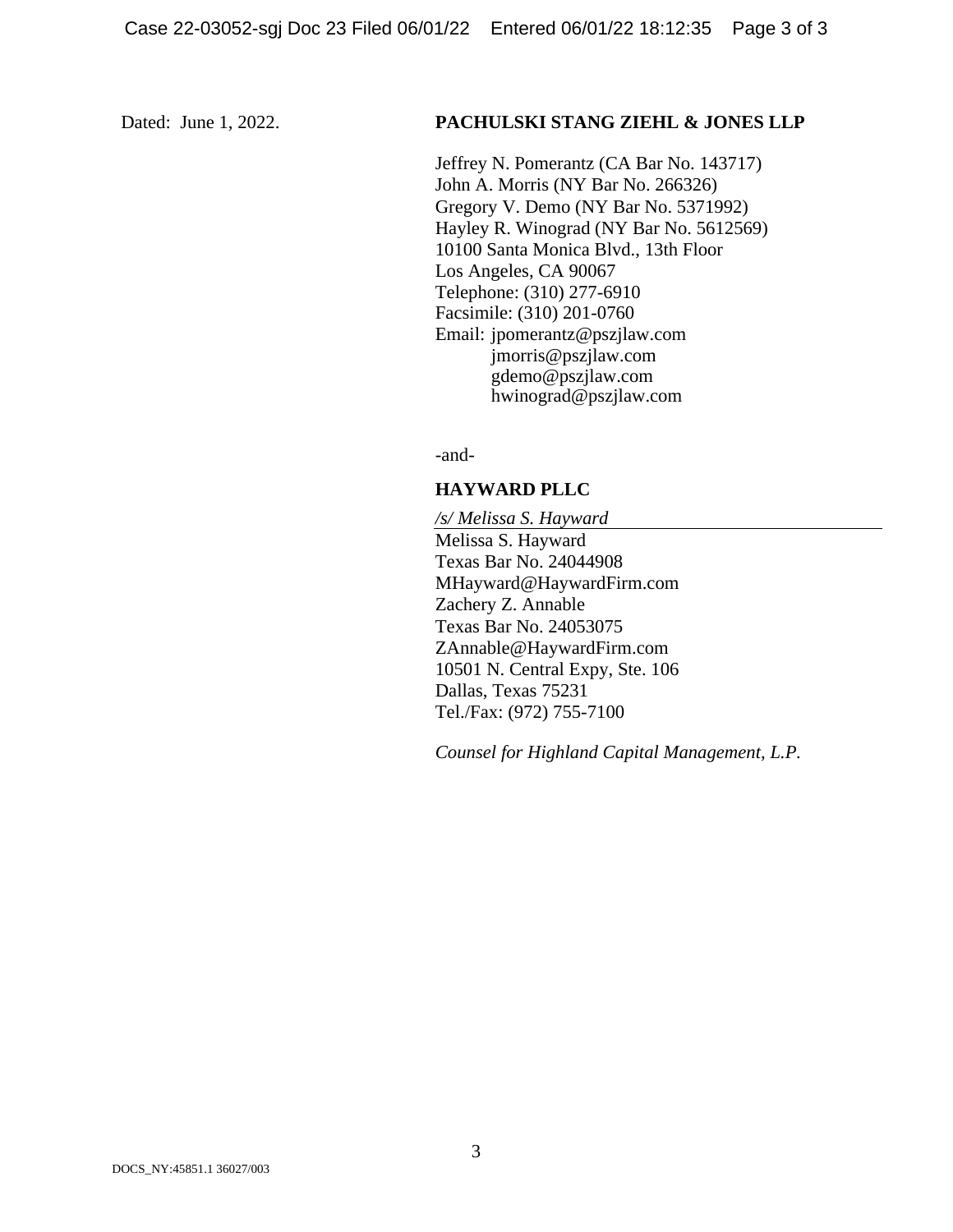Case 22-03052-sgj Doc 23-1 Filed 06/01/22 Entered 06/01/22 18:12:35 Page 1 of 3

#### **UNITED STATES BANKRUPTCY COURT NORTHERN DISTRICT OF TEXAS OFFICE OF THE CLERK**



**July 1, 2021**

## **CLERK'S NOTICE 21-05**

## **PARTICIPATING IN HEARINGS USING WEBEX**

For those participating in hearings using the Court's WebEx audio and video conferencing platform, please review the following information for helpful tips and instructions. WebEx Connection Information, providing applicable WebEx links and call-in numbersfor the Judges in the Dallas, Fort Worth, and Wichita Falls Divisions, is attached to this Notice for your reference.

#### **CONNECTION INSTRUCTIONS FOR PARTICIPATING IN A WEBEX VIRTUAL HEARING**

Please connect at least 10 minutes prior to the hearing time using one of the two options below. It is recommended that attorneys discuss the logistics of the WebEx appearance with their clients/witnesses at least 48 hours prior to the hearing.

#### **Option 1: Using the WebEx app on your smartphone, tablet, laptop, or desktop.**

It is strongly preferred that participants who wish to speak during a hearing use the WebEx application rather than using the "call-in" option described in Option 2.

Attorneys and/or witnesses who anticipate offering extensive testimony or legal argument, or conducting examination are required to utilize the video function. The Court may consider special requests for other appearance options on a case-by-case basis. Please contact the appropriate courtroom deputy for the presiding judge for further information.

Please connect using only one device. Using two or more devices may cause audio feedback issues.

If using a smartphone or tablet for video, it should be set in a stationary position. Holding a phone or tablet in your hand while speaking does not yield a good video for the Court or other participants.

**NOTE: If you are experiencing audio issues when using the WebEx application,** you may use the "Call Me" selection under "Audio Connection" to move just the audio portion of the WebEx conference to your telephone.

## **Option 2: Call-in via phone (audio only).**

The meeting number/access code and dial-in number can be found on the attached WebEx Connection Information. Please use \*6 or the mute function on your smartphone to mute your line.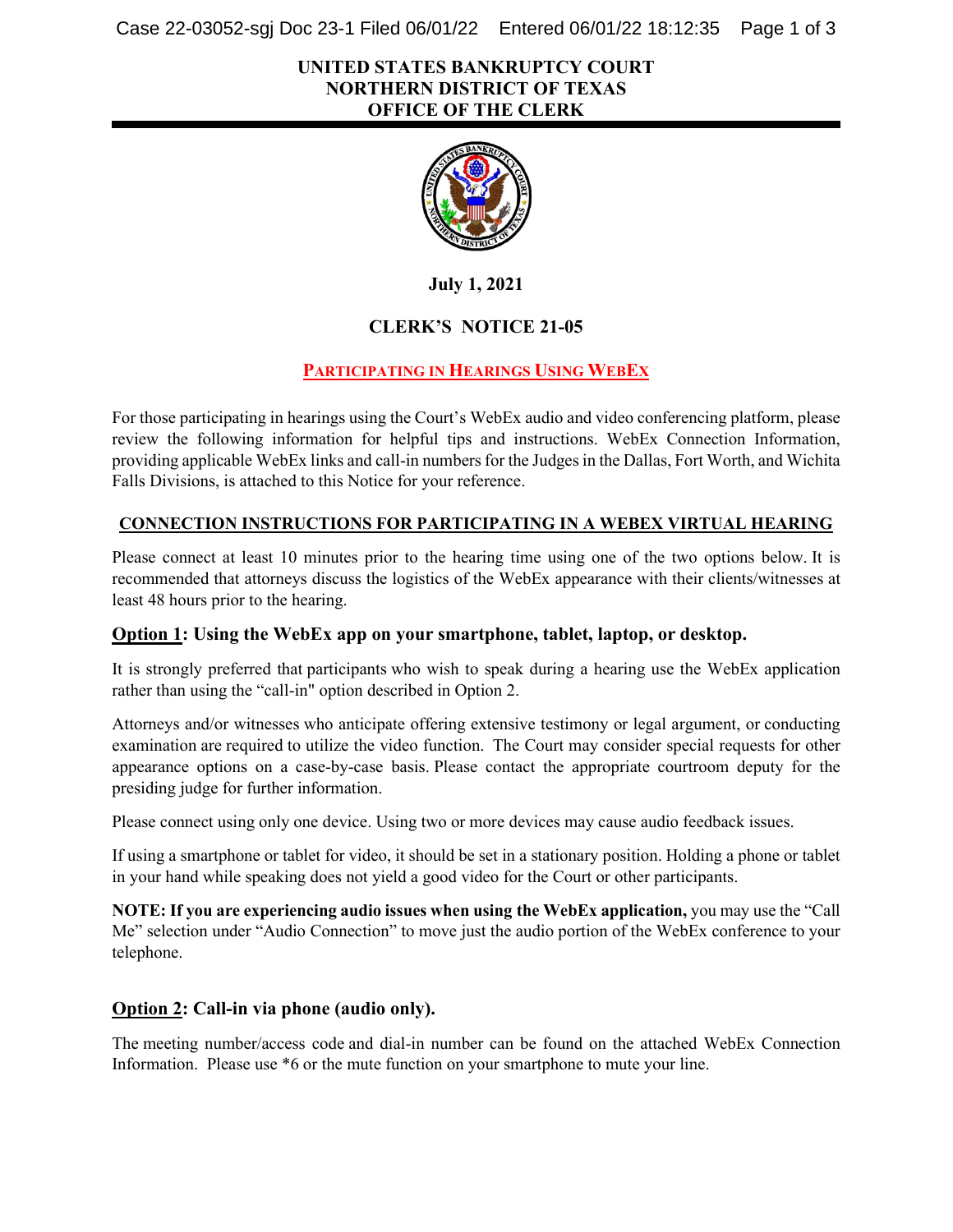#### **HELPFUL HINTS AND ETIQUETTE**

- Please use the mute function when you are not speaking. Please be aware that sometimes the Court mutes everyone when there is background noise.  When you want to speak, make sure you are not on mute. Callin users should dial \*6 to unmute your line.
- Remember to state your name for the record each time before speaking and speak slowly and clearly so the Court can get a good record. Also, use your proper name on your device or for your WebEx login when participating over video, so that the Court can more easily determine who is speaking.
- Use headphones whenever possible, especially if using a desktop PC with external speakers. We have found that newer iPhones provide the best visual and audio feed – better than most desktop computers. If you are on a personal computer, headphones or earbuds are required for those who need to speak during the hearing.
- During examination, attorneys and witnesses should use a separate camera and microphone when possible. To avoid feedback, parties using separate devices must not be in the same room. The Court may consider special requests on a case-by-case basis.
- WebEx participants may use the "share" button to easily share their screen or document with the Court or other WebEx participants.  Press "stop sharing" to remove the presentation from the meeting.
- When making an appearance from a vehicle, please park in a safe location with windows rolled up (to minimize background distraction and noise) and use a headset that is ear-to-phone (not the vehicle's handsfree speaker-phone option).
- Suggestions for participating in a WebEx hearing from home: If you are having connectivity problems, turn off devices that may be using bandwidth on your home network. Devices or applications such as Facetime, Roku, streaming media players, video games, or large downloads can negatively impact the audio and video quality of the WebEx meeting.
- Participants are reminded that they should wear attire suitable for court.
- Participants who wish to test their WebEx connection or the share screen functionality in advance of the hearing may arrange a "practice run" by contacting the appropriate courtroom deputy.

#### **EXHIBITS AND DEMONSTRATIVE AIDS**

Exhibits should be filed ahead of time by the date that they would normally be exchanged pursuant to our local rules using the "notice" or "list (witness/exhibit/generic)" event in ECF, with a true and correct copy of each designated exhibit filed as a separate, individual attachment, so that the Court and all participants have ready access to all designated exhibits. For voluminous exhibits, please consult the presiding judge's local exhibit requirements, as it may be necessary for you to provide the Court with an exhibit notebook or electronic file in advance of the hearing. For any witness who is to be called to testify remotely, the party calling the witness is responsible for supplying the witness or counsel, as appropriate, with paper copies of all designated exhibits prior to the hearing.

Demonstrative aids and PowerPoints should also be filed prior to the hearing, if possible. If not, WebEx has the ability to allow you to share your screen, or a particular document, with everyone in the hearing. If these documents are admitted as exhibits, they would then have to be filed after the hearing.